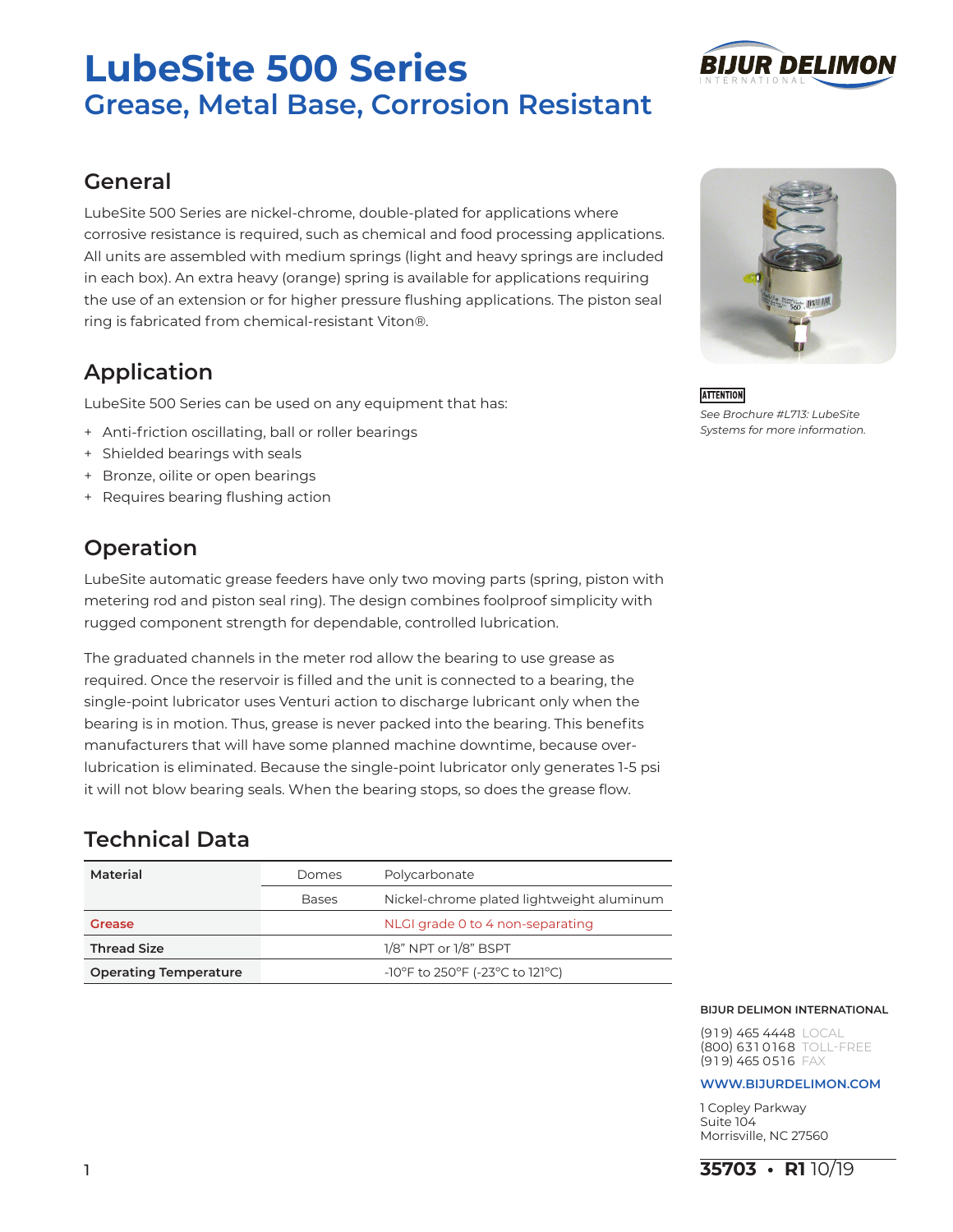

# **Start Up Instructions**

- 1. Use proper spring: Every LubeSite unit comes factory-equipped with medium spring (silver) which gives correct grease feeding pressure for most applications. A lightweight spring (blue) and a heavyweight spring (red) are included. Consult the spring selection guide (page 3) to determine the proper spring.
- 2. Remove grease fitting from equipment or bearing housing: Check to see that the thread on the grease fitting is 1/8". You may need another LubeSite adapter to mount the LubeSite unit (refer to accessories).
- 3. Fill LubeSite unit with a non-separating grease: Connect a grease gun to the side grease fitting. Fill with grease until the grease comes out of the base coupler. First filling may be above caution line to assure no air pockets. Outlet must be unobstructed as over-pressuring can result in top separating from base which can cause serious head or eye injury. Mount the LubeSite unit on equipment immediately.
- 4. Screw the LubeSite assembly directly into the grease fitting hole: Turn hand tight only.
- 5. LubeSite can be refilled while mounted on equipment: This should be accomplished before the seal ring is down on the top of the base. Simply refill by attaching the grease gun to the grease fitting and fill until the seal ring rises to the bottom edge of the caution label.

### **Maintenance**

LubeSite units are made from high-quality, heavy-duty engineered materials and are manufactured to meet rigid standards. These units require only minimum care to provide long, trouble-free service under normal operating conditions.

The transparent dome should be kept free of exterior dirt, so that the interior grease level can always be seen. Most dirt can easily be removed with mild detergents (never use solvents). Grease fittings should be wiped clean before and after filling and the protective cap replaced.

We recommend that the LubeSite unit be thoroughly cleaned inside and out about once a year as a routine, or whenever the grease has separated or solidified. More cleaning may be required in extremely dirty or dusty environments.

#### **WARNING**

*Do not overfill! Overfilling can cause over-pressure which can result in top separation from base which can cause serious head or eye injury.* 

*For refilling hard to reach applications, use the LubeLine remote refill line.*

#### **BIJUR DELIMON INTERNATIONAL**

 $(919) 465 4448 1001$ (800) 631 0168 TOLL-FREE  $(919)$  465 0516 FAX

#### **www.bijurdelimon.coM**

1 Copley Parkway Suite 104 Morrisville, NC 27560

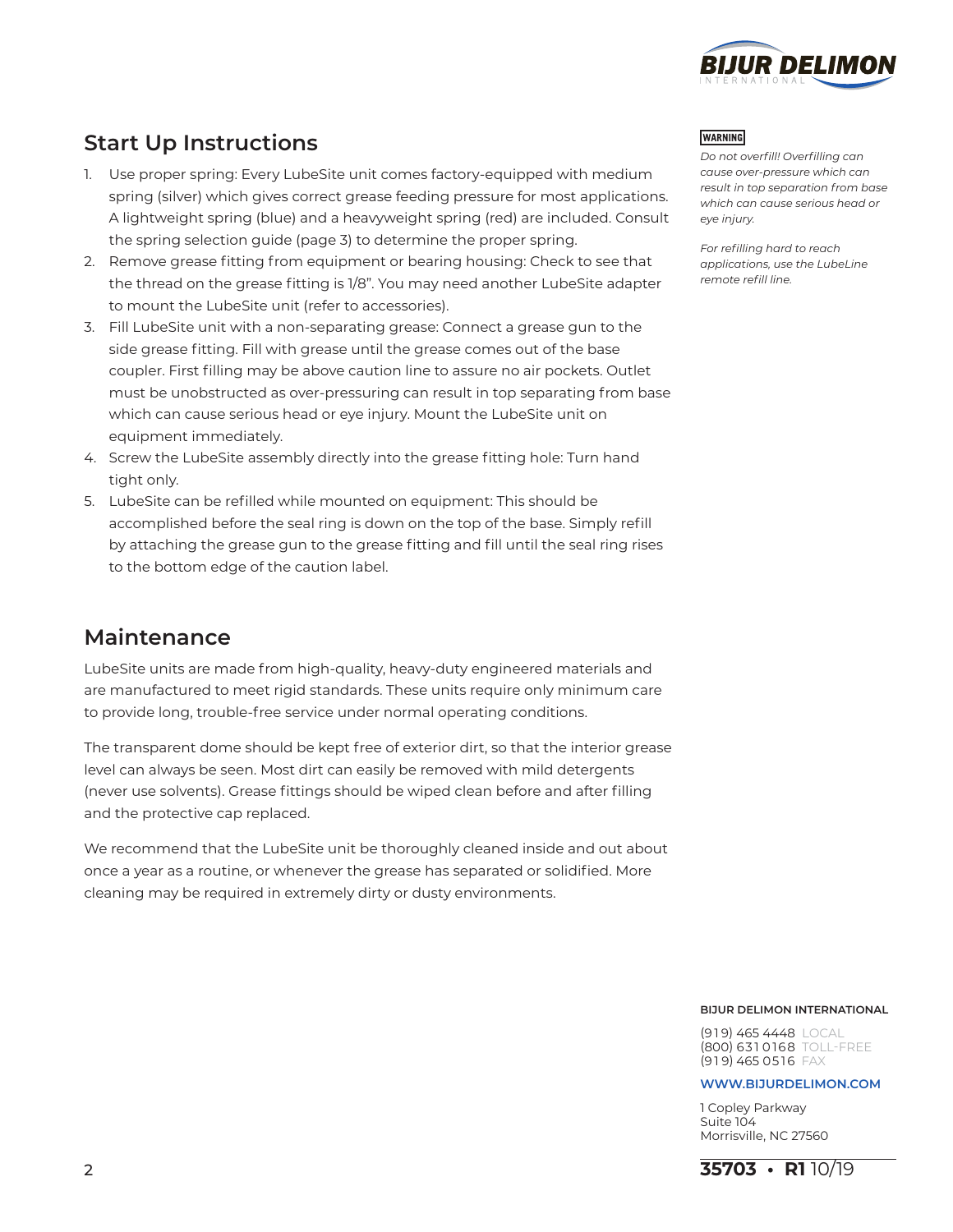

# **Selecting the Proper Unit Size**

To determine the LubeSite unit size, you need to know the bearing shaft diameter and speed, as well as the bearing class. For example, if the shaft diameter is 2", the bearing is sealed and the shaft speed is a continuous 2000 rpm, you will need an extra large unit.

### *LubeSite Size Selection Guide*

| <b>Bearing Shaft Diameter</b>                                                  | Up to 1-1/2"    |                 |            |        |
|--------------------------------------------------------------------------------|-----------------|-----------------|------------|--------|
| <b>Operating Condition</b>                                                     | Intermittent    |                 | Continuous |        |
| <b>Class of Bearing</b>                                                        | Open            | Sealed          | Open       | Sealed |
| Under 2500 rpm                                                                 | 1 oz            | 1 oz            | 1 oz       | 1 oz   |
| Over 2500 rpm                                                                  | 2 oz            | 2 <sub>0z</sub> | 2 oz       | 2 oz   |
| <b>Bearing Shaft Diameter</b>                                                  | Over 1-1/2"     |                 |            |        |
| Under 1000 rpm                                                                 | 2 <sub>oz</sub> | 2 <sub>0z</sub> | 2 oz       | 2 oz   |
| 1000-2500 rpm                                                                  | 2 oz            | 2 oz            | 6 oz       | 6 oz   |
| Over 2500 rpm                                                                  | 6 oz            | 6 oz            | 6 oz       | 6 oz   |
| Note: Bigger isn't always better. Don't intentionally oversize LubeSite units. |                 |                 |            |        |

# **Selecting the Proper Spring Size**

To determine the proper spring, you need to know the operating temperature and the grease weight. For example, if the operating temperature of the bearing ranges from 60ºF to 80ºF, and you're using grade 2 grease, then you will need a meduim (silver) spring. See the spring selection guide below.

If mounting on an extension, use of an extra heavy (orange) spring may be required (spring effectiveness will vary with application).

### *LubeSite Spring Selection Guide*

|                                | Grease (Grade) |        |        |        |     |
|--------------------------------|----------------|--------|--------|--------|-----|
| <b>Operating Temperature</b>   | Ω              |        |        |        | 4   |
| -10°F to 40°F (-23°C to 4°C)   | Blue           | Silver | Red    |        |     |
| 40°F to 110°F (4°C to 43°C)    | Blue           | Silver | Silver | Red    |     |
| 110°F to 200°F (43°C to 93°C)  |                | Blue   | Silver | Silver | Red |
| 200°F to 250°F (93°C to 121°C) |                |        | Blue   | Silver | Red |

#### **BIJUR DELIMON INTERNATIONAL**

(9 1 9) 465 4448 LOCAL (800) 631 0168 TOLL-FREE  $(919)$  465 0516 FAX

#### **www.bijurdelimon.coM**

1 Copley Parkway Suite 104 Morrisville, NC 27560

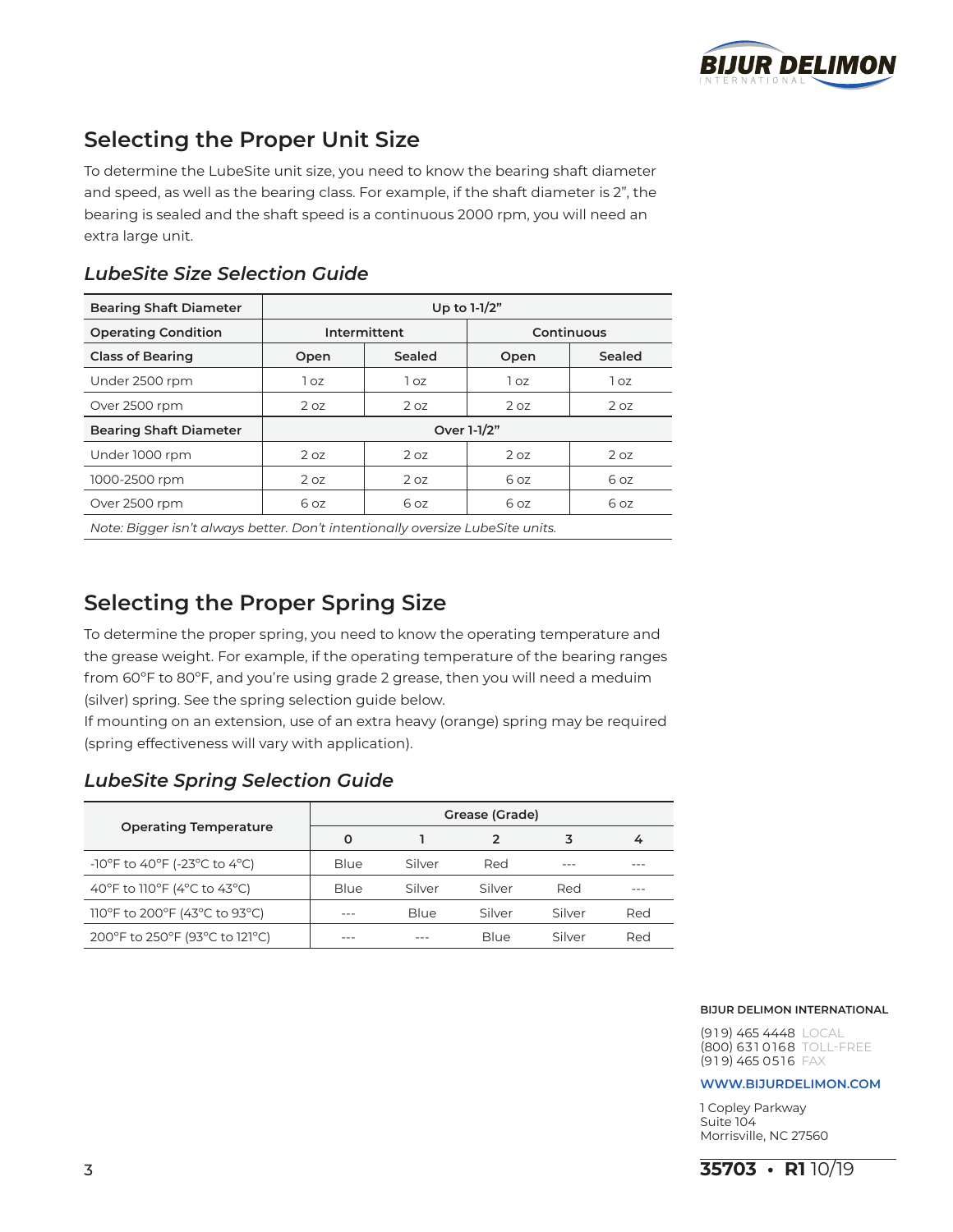

### **How to Order**

| Name                | <b>Reservoir Capacity</b> | Part #         |
|---------------------|---------------------------|----------------|
| LubeSite 500 Series | 1 oz (28.3 g)             | 502<br>502 BSP |
|                     | 2 oz (56.7 g)             | 505<br>505 BSP |
|                     | 6 oz (170.1 g)            | 560<br>560 BSP |

*Part numbers with BSP designation come with a BSPT coupler installed. All standard part numbers come with a NPT coupler installed.*

### *Springs*

|                     |             | Part #       |              |              |
|---------------------|-------------|--------------|--------------|--------------|
| Color<br>Strength   |             | LubeSite 502 | LubeSite 505 | LubeSite 560 |
| Blue                | Light       | 202-7        | 205-7        | 360-7        |
| Silver              | Medium      | $202 - 8$    | 205-8        | 360-8        |
| Red                 | Heavy       | $202 - 9$    | 205-9        | 360-9        |
| Orange <sup>1</sup> | Extra heavy | 202-15       | 205-15       | 360-15       |

*<sup>1</sup> Available for 1 oz, 2 oz and 6 oz grease feeders to be used on extension and where greater pressure is desired for flushing action.*

#### **When Ordering:**

Specify by name, description, and part number.

#### *Example:*

LubeSite 500 Series, 2 oz Reservoir Capacity, Part #505.

#### **BIJUR DELIMON INTERNATIONAL**

(9 1 9) 465 4448 LOCAL (800) 631 0168 TOLL-FREE  $(919)$  465 0516 FAX

#### **www.bijurdelimon.coM**

1 Copley Parkway Suite 104 Morrisville, NC 27560

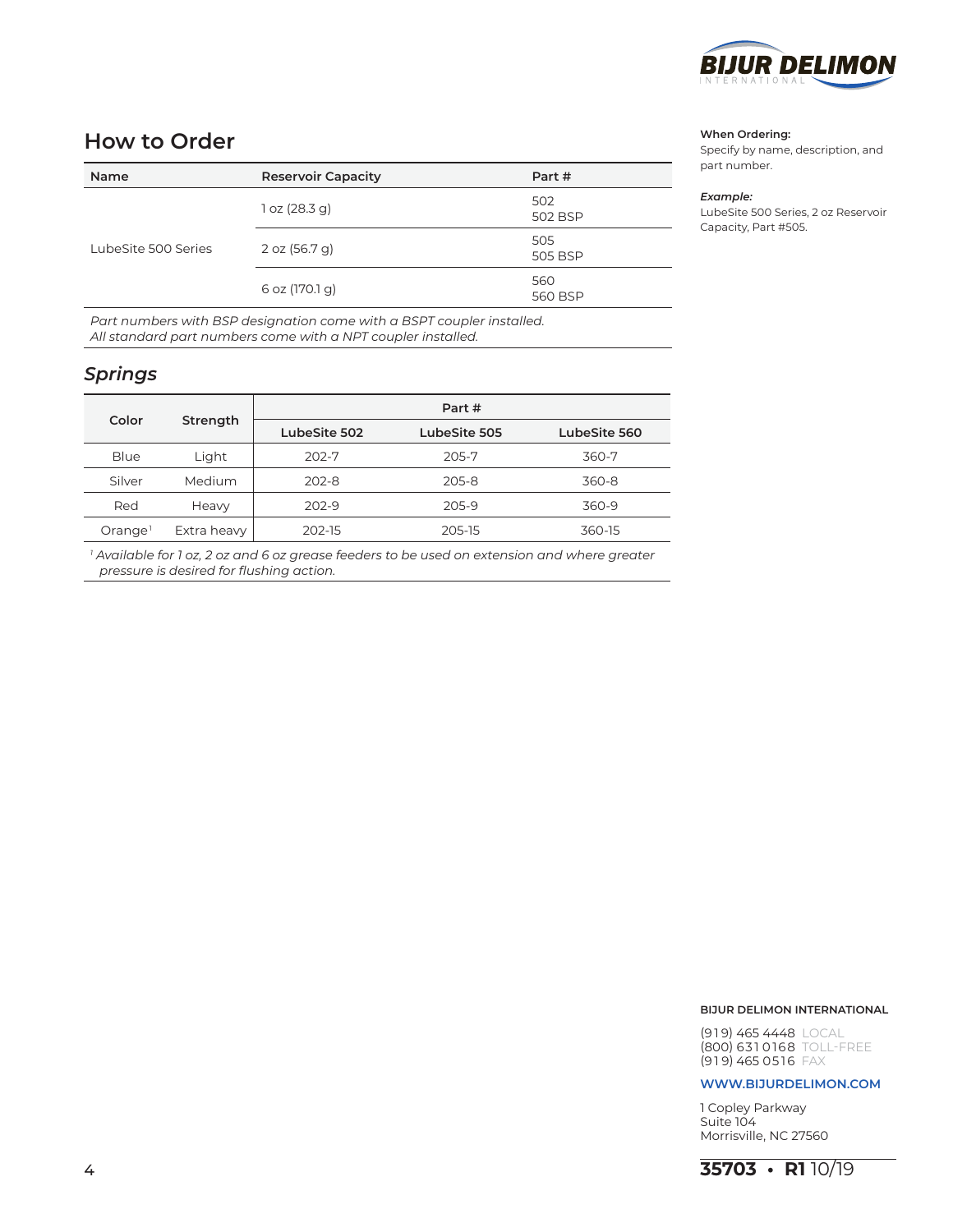

### *Adapters & Couplers*

| <b>Name</b>                | Description |                                           | <b>Material</b>      | Part #         |
|----------------------------|-------------|-------------------------------------------|----------------------|----------------|
|                            |             | Straight, 1/8" NPT (F) x 1/4"-28 (M)      | Zinc plated steel    | $20-1$         |
|                            |             | SAE-LT                                    | Nickel chrome plated | $50-1$         |
|                            |             |                                           | Zinc plated steel    | U104B1         |
|                            |             | Bushing, 1/8" NPT (F) x 1/4" NPT(M)       | Nickel chrome plated | $50-2$         |
|                            |             | Bushing, 1/8" NPT (F) x 1/4" BSPT(M)      | Zinc plated steel    | 20-2 BSP       |
|                            |             |                                           | Zinc plated steel    | <b>U1103A</b>  |
|                            |             | 45°, 1/8" NPT (F) x 1/8" NPT(M)           | Nickel chrome plated | $50 - 3$       |
|                            |             | 45°, 1/8" NPT (F) x 1/8" BSPT(M)          | Zinc plated steel    | 20-3 BSP       |
| Adapter                    |             | 45° 1/8" NPT (F) x 1/4"-28 (M)            | Zinc plated steel    | $20 - 6$       |
|                            |             | SAE-LT                                    | Nickel chrome plated | $50-6$         |
|                            |             | 45° 1/8" BSPT (F) x 1/4"-28 (M)<br>SAE-LT | Zinc plated steel    | 20-6 BSP       |
|                            |             | 90°, 1/8" NPT (F) x 1/4"-28 (M)           | Zinc plated steel    | 27718          |
|                            |             | SAE-LT                                    | Nickel chrome plated | $50 - 4$       |
|                            |             |                                           | Zinc plated steel    | <b>U1104AS</b> |
|                            |             | 90°, 1/8" NPT (F) x 1/8" NPT(M)           | Nickel chrome plated | $50 - 5$       |
|                            |             | 90°, 1/8" NPT (F) x 1/8" BSPT(M)          | Zinc plated steel    | 20-5 BSP       |
|                            |             | Base, 1/4" NPT (F) x 1/8" NPT(M)          | Zinc plated steel    | $202 - 2$      |
| 502<br>Coupler<br>505<br>& |             | Nickel chrome plated                      | 502-2                |                |
|                            |             |                                           | Zinc plated steel    | 202-2 BSP      |
|                            |             | Base, 1/4" NPT (F) x 1/8" BSPT(M)         | Nickel chrome plated | 7105221        |
|                            |             | 1/4" NPT (F) x 1/4"-28 (M) SAE-LT         | Zinc plated steel    | 202-2A         |
|                            |             | Base, 3/8" NPT (F) x 1/8" NPT(M)          | Zinc plated steel    | $205 - 2$      |
|                            |             |                                           | Nickel chrome plated | 7105502        |
| 560                        |             | Base, 3/8" NPT (F) x 1/8" BSPT(M)         | Nickel chrome plated | 7105521        |

For additional accessories, see Brochure #L713: LubeSite Systems.

#### **BIJUR DELIMON INTERNATIONAL**

(9 1 9) 465 4448 LOCAL (800) 631 0168 TOLL-FREE (919) 465 0516 FAX

#### **www.bijurdelimon.coM**

1 Copley Parkway Suite 104 Morrisville, NC 27560